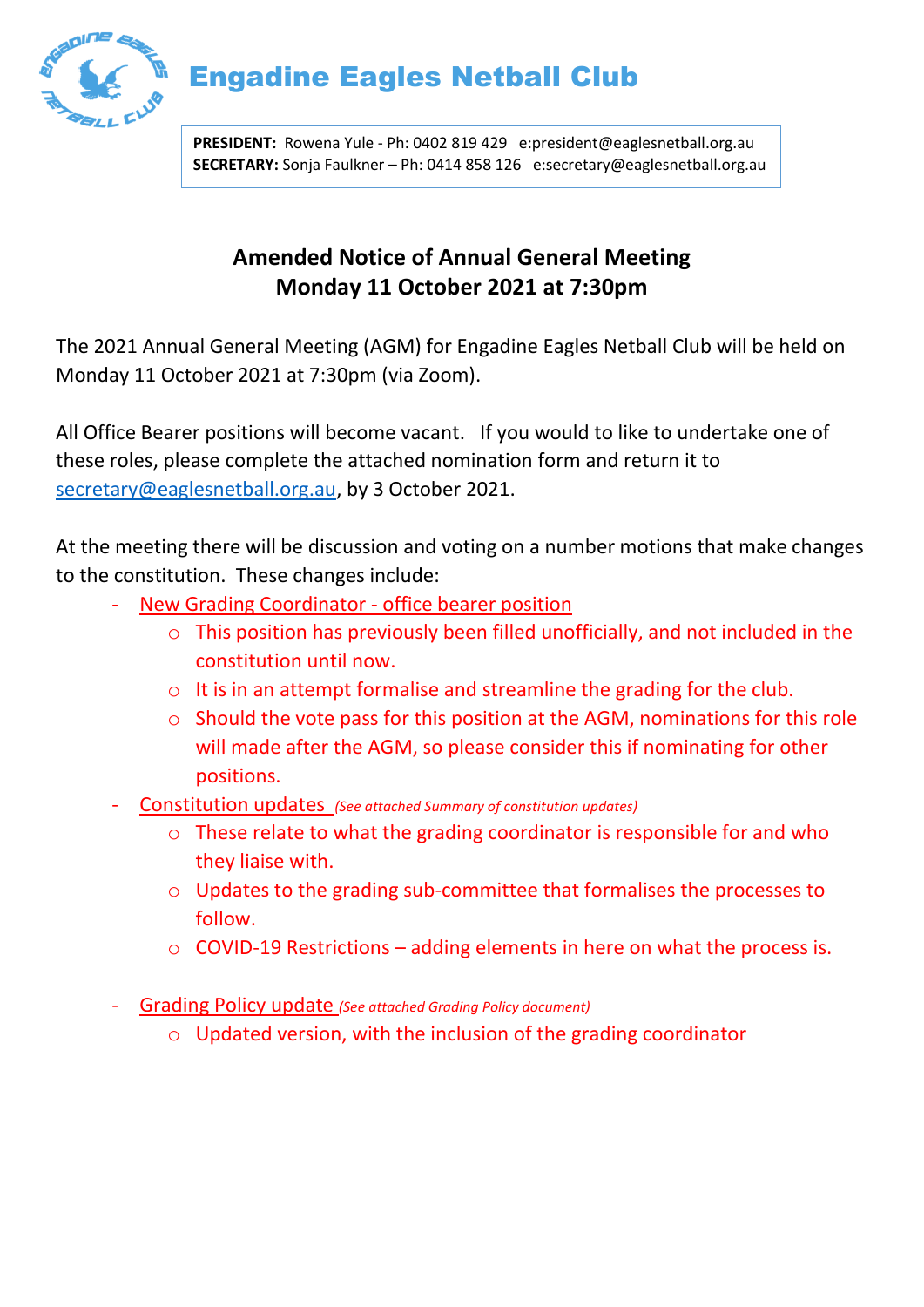Brenda Rogers (EENC Life Member) has also put forward the following 2 motions, these will also be discussed and voted on at the AGM.

1. That all Constitution amendments can only be made at an Annual General Meeting. To vote Members must attend the Club Meeting held prior to the Annual General Meeting for that playing year.

By-laws and Policies amendments can be voted on at any Club Meeting. Members that have attended prior Club meeting are eligible to vote.

 All proposed amendments and /or additions to the Club Constitution, By Laws and Policies shall be tabled and available to members attending the meeting prior to the one that they are to be voted on. No voting shall occur at the meeting where the proposed amendments or additions are tabled and discussed.

A minimum period of fourteen days shall elapse prior to the next meeting at which voting on any proposed amendment and/or addition to the Constitution, By Laws and Policies is to occur.

At the meeting at which the voting on the proposed amendments and/or additions to the Constitution, By Laws and Policies is to occur, there shall be no discussion on the proposed amendments or additions prior to the ballot on these occurring.

2. That all Executive roles accepted by an individual on the Engadine Eagles Netball Club's Committee must attend a minimum of two-thirds of Committee Meetings prior to the Annual General Meeting for that playing year. Non-attendance will deem Office Bearers ineligible for nomination of an Executive position for the following playing year.

That all remaining Office Bearers roles accepted by an individual on the Engadine Eagles Netball Club's Committee must attend a minimum of half of Committee Meetings prior to the Annual General Meeting for that playing year. Non-attendance will deem the Office Bearers ineligible for nomination of a Constitutional position for the following playing year.

With the AGM being held via Zoom, if you would like to attend the AGM, can you please email details to [\(secretary@eaglesnetball.org.au\)](mailto:secretary@eaglesnetball.org.au) by 3 October 2021.